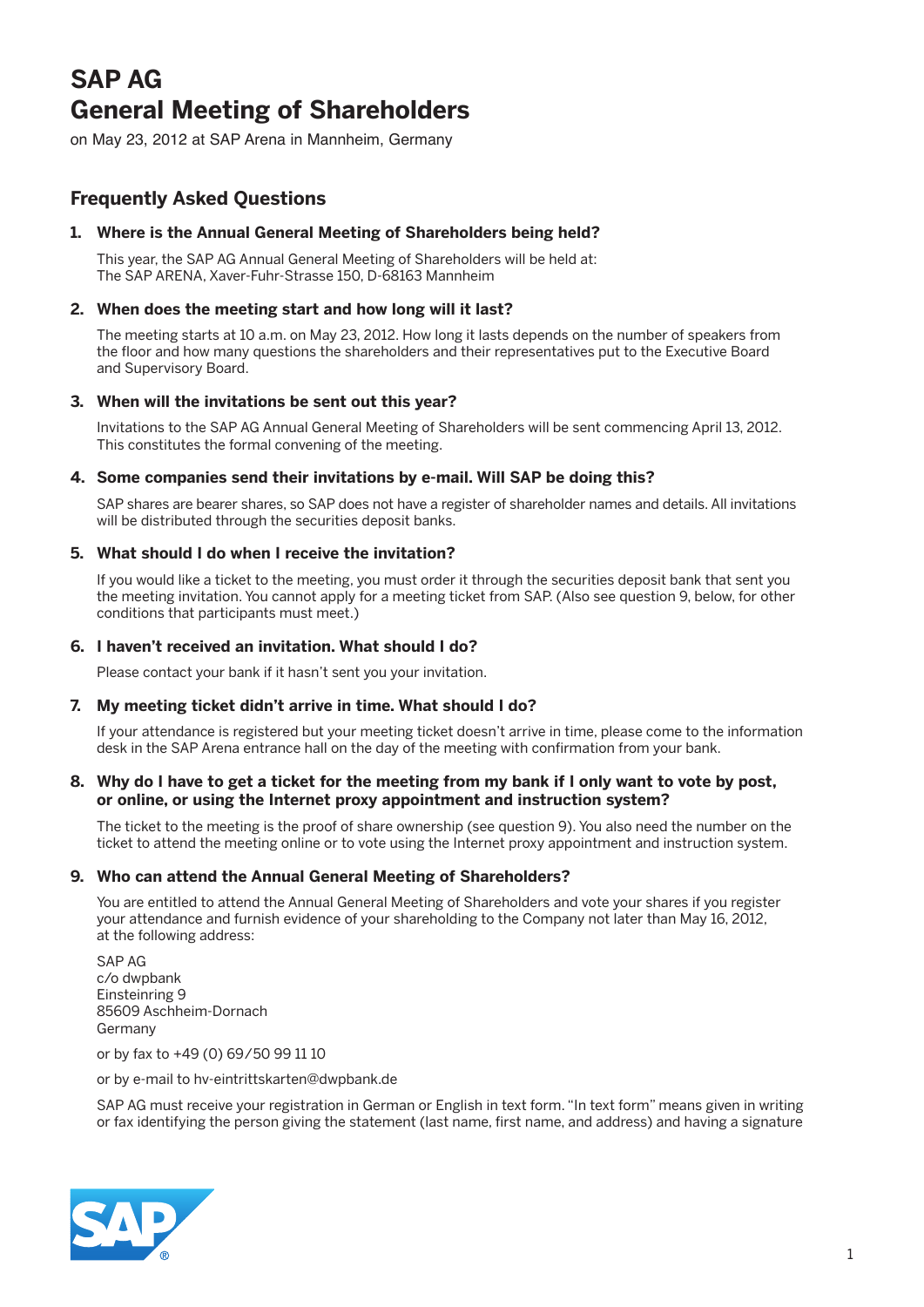or other identifiable end. The evidence of shareholding must be submitted in the form of evidence prepared by a depositary institution in German or English. The evidence of shareholding must refer to and be true as of the record date, which is the beginning of May 2, 2012. To attend and vote, you must be the shareholder on the record date.

#### **10. Can I attend the meeting if I sell my shares before the meeting date?**

 You can attend if you have furnished evidence that you owned SAP shares on the record date (midnight at the beginning of May 2, 2012) and your attendance was registered not later than May 16, 2012, at the address notified for that purpose. You can still attend if you sell your shares after the record date.

#### **11. Can I vote by post?**

 Postal votes must be in writing on the postal vote form. The form is part of the admission ticket and is also available online at www.sap.com/agm. For more information about how to vote by post, see page 15 in the invitation to the Annual General Meeting of Shareholders.

#### **12. How do I instruct the Company to vote on my behalf?**

 Before or at the meeting, you can give instructions to a proxy provided by the Company. For more details, see page 16 in the invitation to the Annual General Meeting of Shareholders.

#### **13. Can I appoint proxies on the Internet and instruct them how to vote my shares?**

 We offer our shareholders Internet facilities to appoint and instruct proxies provided by the Company. The procedure is as for attendance in person, that is to say, whether you wish to order an entrance ticket for the Annual General Meeting of Shareholders and vote your shares yourself, or whether you wish to appoint a proxy, you must first register and submit evidence of your shareholding in time. To access the Internet proxy instruction system, go to www.sap.com/agm.

#### **14. Can I vote my shares on the Internet myself?**

 This year again, we are able to offer real online attendance. Participants can follow a live Internet stream of the entire Meeting, vote their shares in real time, and inspect the attendance register online.

#### **15. Is there free parking for cars?**

 The parking lot at SAP Arena has space for 2,700 cars. There is a map on the meeting ticket showing the parking lots.

#### **16. Does SAP provide complimentary bus and rail tickets to the meeting?**

 Yes – with your meeting ticket, you will be sent a free pass for the entire VRN (local public transportation company) network, valid on the day of the meeting.

#### **17. Why are there security checks?**

 SAP wishes to provide a safe environment for people attending the Annual General Meeting of Shareholders. There will be the usual security checks as people arrive for the meeting.

#### **18. Where can I obtain evidence of attendance for my tax return?**

 The attendance certificate is at the back of the ballot card book that you will receive when you arrive and hand in your ticket. Please detach it from the ballot card book and keep it.

#### **19. Where can I get the new annual report?**

 There are copies of the new SAP Annual Report for you at the back of the meeting hall. If there are none left there, you can collect one from the Investor Relations stand in the official meeting zone or at the bag pickup. You can view the annual report online at www.sap.com/agm or order a printed copy at www.sap.com/investor.